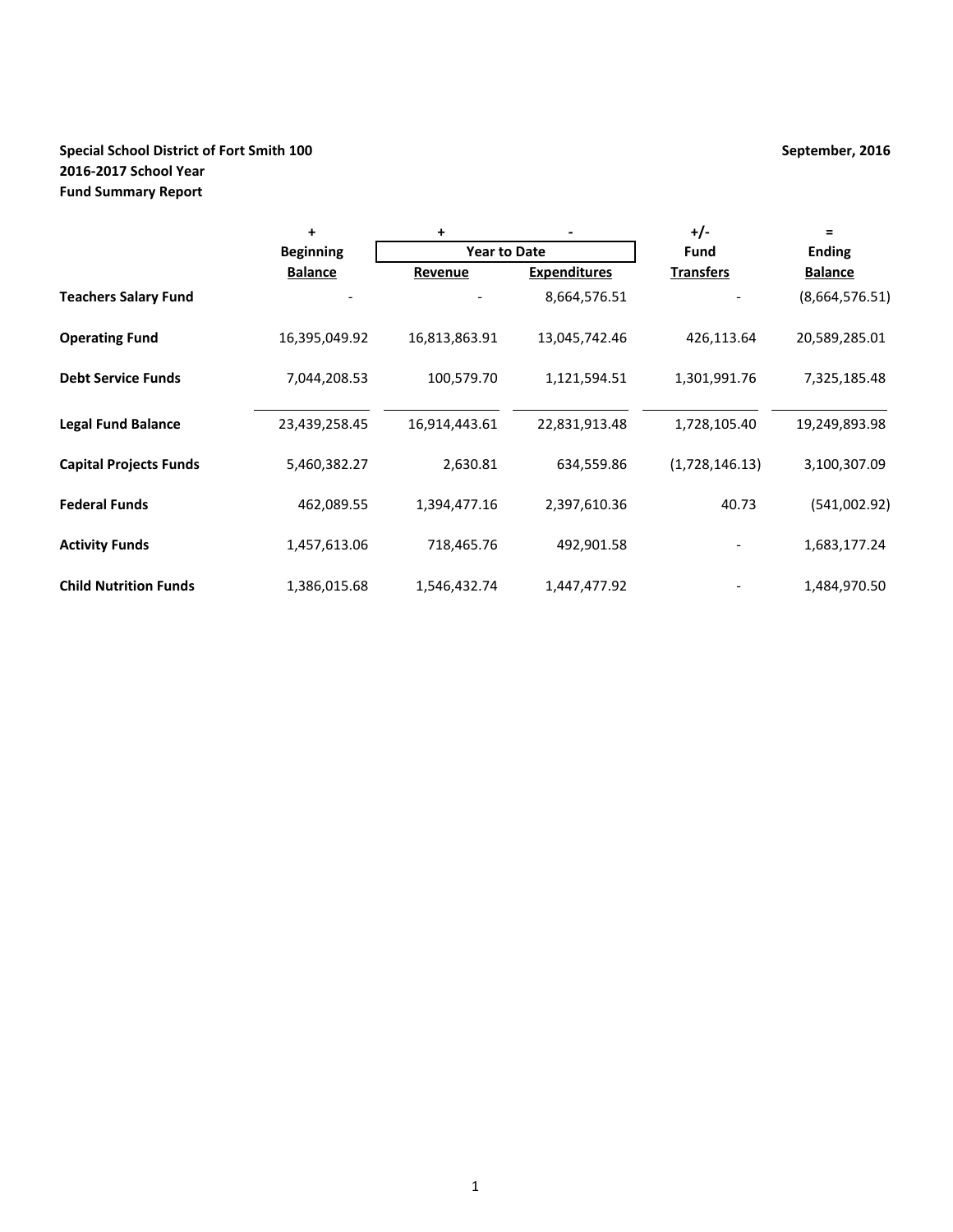## **Special School District of Fort Smith 100 September, 2016 2016-2017 School Year Revenue Report**

| September, 2016 | <b>Year to Date</b> | <b>Budget</b> | (Excess) or<br><b>Short of Funds</b> |
|-----------------|---------------------|---------------|--------------------------------------|
| 1,657,158.43    | 2,664,090.78        | 33,679,250    | 31,015,159                           |
|                 |                     | 13,880,823    | 13,880,823                           |
| 112,255.25      | 186,548.55          | 2,308,150     | 2,121,601                            |
| $\qquad \qquad$ | -                   | 1,007,165     | 1,007,165                            |
|                 | -                   | 504,655       | 504,655                              |
| $   -$          | -                   |               | $\sim$ $\sim$                        |

| Property Taxes - Jul-Dec              | 1,657,158.43 | 2,664,090.78  | 33,679,250  | 31,015,159  |
|---------------------------------------|--------------|---------------|-------------|-------------|
| Property Taxes - Jan-Jun              |              |               | 13,880,823  | 13,880,823  |
| Property Taxes - Delinquent           | 112,255.25   | 186,548.55    | 2,308,150   | 2,121,601   |
| Property Taxes - Excess Comm          |              |               | 1,007,165   | 1,007,165   |
| Revenues in Lieu of Taxes             |              |               | 504,655     | 504,655     |
| Penalties/Interest on Tax             | 5,033.52     | 7,428.25      |             | (7, 428)    |
| <b>Interest Revenue</b>               | 4,059.61     | 13,668.97     | 50,000      | 36,331      |
| Contributions                         | 20,000.00    | 20,000.00     |             | (20,000)    |
| <b>Turf Sponsorships</b>              | 16,000.00    | 71,000.00     |             | (71,000)    |
| Sale/Loss Compensation                | 2,839.35     | 11,254.87     |             | (11, 255)   |
| <b>State Foundation Funding</b>       | 5,212,308.00 | 10,424,616.00 | 57,335,434  | 46,910,818  |
| 98% Uniform Rate of Tax               |              |               | 1,285,968   | 1,285,968   |
| Other Local Revenue                   | 22,553.68    | 79,532.63     | 390,000     | 310,467     |
| Daycare Fees                          | 5,378.00     | 32,158.00     | 191,122     | 158,964     |
| Severance Tax                         |              |               | 1,000       | 1,000       |
| Special Ed Supervision                |              |               |             |             |
| Special Ed Catastrophic               |              |               |             |             |
| <b>Residential Treatment</b>          |              |               | 803,420     | 803,420     |
| Professional Development              | 371,213.00   | 371,213.00    | 371,213     |             |
| <b>ALE</b>                            |              |               | 433,690     | 433,690     |
| <b>ELL</b>                            |              |               | 1,264,089   | 1,264,089   |
| <b>NSL</b>                            | 996,826.00   | 1,993,652.00  | 10,965,083  | 8,971,431   |
| <b>Workforce Centers</b>              |              | 88,359.38     | 352,625     | 264,266     |
| <b>General Facility Funds</b>         |              |               |             |             |
| Debt Service Funds                    |              | 18,075.00     |             | (18,075)    |
| <b>Student Growth Funds</b>           |              |               |             |             |
| <b>College &amp; Career Readiness</b> | 196,466.70   | 180,356.08    | 261,956     | 81,600      |
| <b>Broadband Match</b>                |              |               |             |             |
| Other State Funds                     |              | 94,939.00     | 507,935     | 412,996     |
| <b>Adult Education</b>                | 67,818.76    | 96,622.91     | 1,141,755   | 1,045,132   |
| <b>State Preschool</b>                | 23,113.49    | 23,113.49     | 231,160     | 208,046     |
| <b>ABC Grant</b>                      | 145,665.00   | 437,235.00    | 1,457,850   | 1,020,615   |
| <b>Indirect Cost Revenue</b>          |              |               | 184,298     | 184,298     |
| <b>Total</b>                          | 8,858,688.79 | 16,813,863.91 | 128,608,639 | 111,794,776 |
|                                       |              |               |             |             |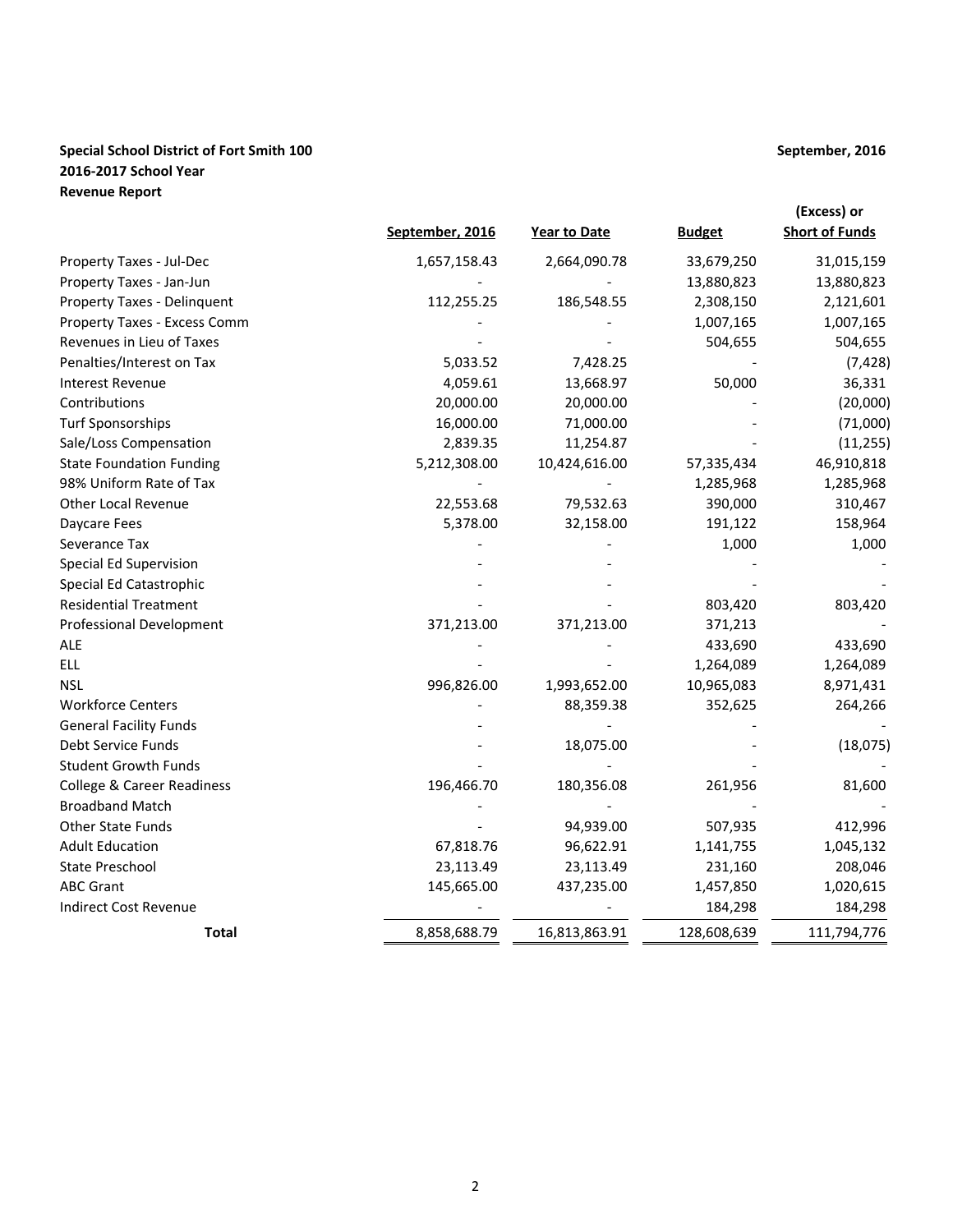# **Special School District of Fort Smith 100 September, 2016 2016-2017 School Year Expenditure Report**

|                                     | September, 2016 | <b>Year to Date</b> | <b>Budget</b> | (Overage) or<br><b>Left to Spent</b> |
|-------------------------------------|-----------------|---------------------|---------------|--------------------------------------|
| <b>Teachers Salary Fund</b>         |                 |                     |               |                                      |
| <b>Regular Education</b>            | 3,060,524.43    | 4,847,071.83        | 37,505,115    | 32,658,043                           |
| <b>Special Education</b>            | 449,513.87      | 672,341.76          | 5,288,252     | 4,615,910                            |
| <b>Vocational Education</b>         | 197,062.40      | 315,866.86          | 2,353,166     | 2,037,299                            |
| <b>Compensatory Education</b>       | 63,599.70       | 96,767.00           | 1,028,486     | 931,719                              |
| <b>Other Education</b>              | 178,926.95      | 271,543.71          | 2,364,303     | 2,092,759                            |
| <b>Pupil Services</b>               | 350,080.04      | 612,230.30          | 4,270,578     | 3,658,348                            |
| <b>Instructional Staff Services</b> | 444,123.34      | 915,419.27          | 5,527,442     | 4,612,022                            |
| <b>Administrative Services</b>      | 26,593.58       | 66,483.95           | 319,123       | 252,639                              |
| <b>School Admin Services</b>        | 360,517.04      | 818,242.83          | 4,387,427     | 3,569,184                            |
| <b>Central Services</b>             | 19,443.60       | 48,609.00           | 233,323       | 184,714                              |
| <b>Other Services</b>               |                 |                     |               |                                      |
| <b>Totals</b>                       | 5,150,384.95    | 8,664,576.51        | 63,277,215    | 54,612,637                           |
| <b>Operating Fund</b>               |                 |                     |               |                                      |
| <b>Regular Education</b>            | 1,205,033.92    | 3,573,725.26        | 18,225,790    | 14,652,065                           |
| <b>Special Education</b>            | 201,504.69      | 308,438.03          | 2,864,174     | 2,555,736                            |
| <b>Vocational Education</b>         | 105,325.71      | 148,746.40          | 830,251       | 681,504                              |
| <b>Compensatory Education</b>       | 129,421.51      | 190,789.24          | 1,078,153     | 887,364                              |
| <b>Other Education</b>              | 120,466.85      | 254,608.49          | 2,024,137     | 1,769,529                            |
| <b>Pupil Services</b>               | 371,150.73      | 690,790.11          | 4,700,283     | 4,009,493                            |
| <b>Instructional Staff Services</b> | 453,361.21      | 1,370,211.38        | 6,894,897     | 5,524,685                            |
| <b>Administrative Services</b>      | 44,059.49       | 118,123.71          | 646,315       | 528,192                              |
| <b>School Admin Services</b>        | 337,715.79      | 762,066.50          | 4,074,234     | 3,312,167                            |
| <b>Central Services</b>             | 275,776.78      | 768,999.49          | 3,496,819     | 2,727,819                            |
| <b>Maintenance &amp; Operations</b> | 1,161,197.95    | 3,667,287.68        | 15,003,336    | 11,336,048                           |
| <b>Pupil Transportation</b>         | 243,145.98      | 907,674.81          | 3,647,487     | 2,739,813                            |
| <b>Other Services</b>               | 120,924.11      | 284,281.36          | 2,367,788     | 2,083,506                            |
| <b>Totals</b>                       | 4,769,084.72    | 13,045,742.46       | 65,853,665    | 52,807,921                           |
| <b>Debt Service Fund</b>            |                 |                     |               |                                      |
| Principal                           | 207,696.92      | 657,696.92          | 2,662,697     | 2,005,000                            |
| Interest                            | 124,448.33      | 461,064.59          | 2,366,644     | 1,905,580                            |
| Dues and Fees                       | 600.00          | 2,833.00            | 100,000       | 97,167                               |
| <b>Totals</b>                       | 332,745.25      | 1,121,594.51        | 5,129,341     | 4,007,747                            |